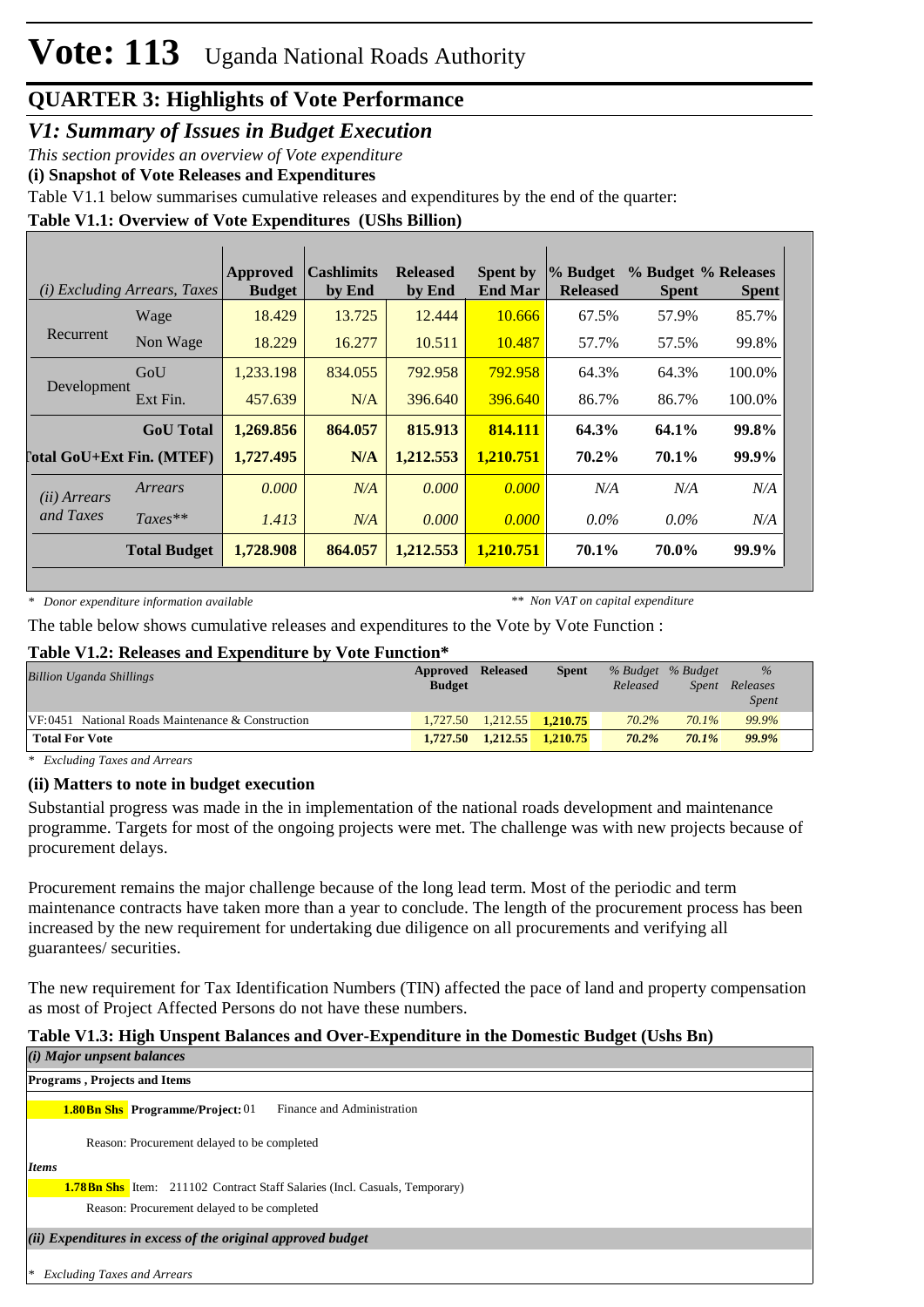## *V2: Performance Highlights*

*This section provides highlights of output performance, focusing on key outputs and actions impelemented to improve section performance.*

#### **Table V2.1: Key Vote Output Indicators and Expenditures\***

| <i>Vote, Vote Function</i><br><b>Key Output</b>                                                                          | <b>Approved Budget and</b><br><b>Planned outputs</b>                  |           | <b>Cumulative Expenditure</b><br>and Performance                            |                  | <b>Status and Reasons for</b><br>any Variation from Plans                                                         |       |
|--------------------------------------------------------------------------------------------------------------------------|-----------------------------------------------------------------------|-----------|-----------------------------------------------------------------------------|------------------|-------------------------------------------------------------------------------------------------------------------|-------|
| Vote Function: 0451 National Roads Maintenance & Construction                                                            |                                                                       |           |                                                                             |                  |                                                                                                                   |       |
| <b>Output: 045105</b>                                                                                                    | <b>Axle Load Control</b>                                              |           |                                                                             |                  |                                                                                                                   |       |
| Description of Performance: 40% of vehicles overloaded                                                                   |                                                                       |           | 50% of vehicles overloaded<br>againts the target of 40.                     |                  | Weak law which is not punitive                                                                                    |       |
| Performance Indicators:                                                                                                  |                                                                       |           |                                                                             |                  |                                                                                                                   |       |
| No. of vehicles weighted                                                                                                 |                                                                       | 220,000   |                                                                             | 215067           |                                                                                                                   |       |
| % of vehicles overloaded<br>against those weighted                                                                       |                                                                       | 40        |                                                                             | 50               |                                                                                                                   |       |
| <b>Output Cost:</b>                                                                                                      | UShs Bn:                                                              | 0.784     | <b>UShs Bn:</b>                                                             | 0.000            | % Budget Spent:                                                                                                   | 0.0%  |
| <b>Output: 045180</b>                                                                                                    |                                                                       |           | National Road Construction/Rehabilitation (Bitumen Standard)                |                  |                                                                                                                   |       |
| Description of Performance: 78% of paved roads in fair to                                                                | good condition. 68% of<br>unpaved roads in fair to good<br>condition. |           | 80% of paved roads in fair to<br>roads in fair to good condition.           |                  | There was a delay in<br>good condition.70% of unpaved commencement of the works<br>due to land acquisition issues |       |
| Performance Indicators:                                                                                                  |                                                                       |           |                                                                             |                  |                                                                                                                   |       |
| No. (Km) of unpaved<br>national roads upgrade to<br>bitumen standards* (equiv<br>km)                                     |                                                                       | 250       |                                                                             | 156              |                                                                                                                   |       |
| % of ongoing road<br>upgrading/rehabilitation<br>contracts subjected to<br>independent technical and<br>financial audits |                                                                       | 68        |                                                                             | 40               |                                                                                                                   |       |
| <b>Output Cost:</b>                                                                                                      | UShs Bn:                                                              | 1,335.836 | UShs Bn:                                                                    |                  | 579.972 % Budget Spent:                                                                                           | 43.4% |
| <b>Output: 045181</b>                                                                                                    | National Road Construction/Rehabilitation (Other)                     |           |                                                                             |                  |                                                                                                                   |       |
| Description of Performance: 170 km rehabilitated/                                                                        | reconstructed.                                                        |           | 129 km-equivalent were<br>rehabilitated out of the annual<br>taget of 170km |                  | There were procurement delays                                                                                     |       |
| Performance Indicators:                                                                                                  |                                                                       |           |                                                                             |                  |                                                                                                                   |       |
| No. Km of unpaved national<br>road maintained (Routine<br>Mechanised)*                                                   |                                                                       | 12,500    |                                                                             | 11448            |                                                                                                                   |       |
| No. Km of unpaved national<br>road maintained (Periodic)*                                                                |                                                                       | 2,225     |                                                                             | 1000             |                                                                                                                   |       |
| No. Km of paved national<br>road maintained (Routine<br>Mechanised)*                                                     |                                                                       | 3,000     |                                                                             | 2664             |                                                                                                                   |       |
| No. Km of paved national<br>road maintained (Periodic)*                                                                  |                                                                       | 100       |                                                                             | $\boldsymbol{0}$ |                                                                                                                   |       |
| No. (Km) of national paved<br>roads<br>Reconstructed/Rehabilitated*<br>(equiv km)                                        |                                                                       | 170       |                                                                             | 129              |                                                                                                                   |       |
| % of expenditure for<br>maintenance excuted by<br>private sector (National<br>roads)*                                    |                                                                       | 85        |                                                                             | 80               |                                                                                                                   |       |
| % of executed road<br>maintenance contracts<br>subjected to independent<br>technical and financial<br>audits*            |                                                                       | 10        |                                                                             | 10               |                                                                                                                   |       |
| <b>Output Cost:</b>                                                                                                      | UShs Bn:                                                              | 10.600    | <b>UShs Bn:</b>                                                             | 0.000            | % Budget Spent:                                                                                                   | 0.0%  |
| <b>Vote Function Cost</b>                                                                                                | <b>UShs Bn:</b>                                                       |           | 1,727.495 UShs Bn:                                                          |                  | 1,210.751 % Budget Spent:                                                                                         | 70.1% |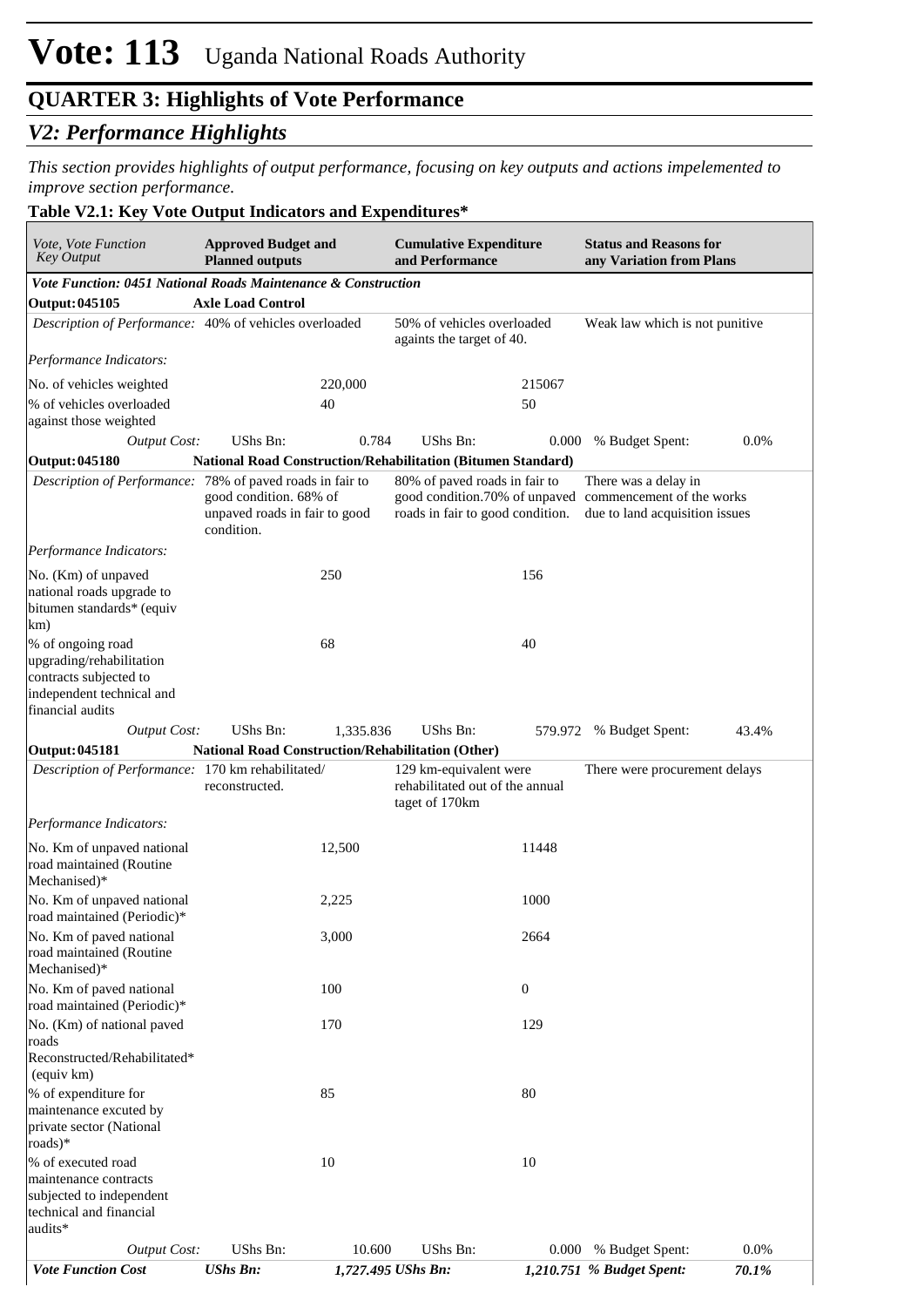| <i>Vote, Vote Function</i>    | <b>Approved Budget and</b> | <b>Cumulative Expenditure</b> | <b>Status and Reasons for</b>    |       |
|-------------------------------|----------------------------|-------------------------------|----------------------------------|-------|
| Key Output                    | <b>Planned outputs</b>     | and Performance               | any Variation from Plans         |       |
| <b>Cost of Vote Services:</b> | UShs $Bn$ :                | 1.727.495 <i>UShs Bn</i> :    | <b>1,210.751</b> % Budget Spent: | 70.1% |

*\* Excluding Taxes and Arrears*

The rate of implementation of ongoing is higher than planned. As a result, the budget provisions are likely to be inadequate and a supplementary budget may be required during quarter 4 to maintain the same level of performance. The reintroduction of VAT on new contracts is likely to limit the amount of outputs because some of the money which would have been used for paying for works will be used to pay VAT. The net effect is accumulation of debts with resultant accrued interest which has to be paid. We request MoFPED to increase our tax allocation to meet the VAT requirements.

## **Table V2.2: Implementing Actions to Improve Vote Performance**

| <b>Planned Actions:</b>                                                                                                                                                                                 | <b>Actual Actions:</b>                                                                                                                                                                                           | <b>Reasons for Variation</b> |  |  |  |  |  |  |  |
|---------------------------------------------------------------------------------------------------------------------------------------------------------------------------------------------------------|------------------------------------------------------------------------------------------------------------------------------------------------------------------------------------------------------------------|------------------------------|--|--|--|--|--|--|--|
|                                                                                                                                                                                                         | Vote: 113 Uganda National Roads Authority                                                                                                                                                                        |                              |  |  |  |  |  |  |  |
| Vote Function: $04.51$ National Roads Maintenance & Construction                                                                                                                                        |                                                                                                                                                                                                                  |                              |  |  |  |  |  |  |  |
| Design and build for Mbarara - Kikagati<br>roads, Kampala - Entebbe Expressway and<br>Mubende - Kakumiro - Kagadi road.<br>Implementing. Parallel Bid Evaluation<br>and technical and financial audits. | esign and build for Mbarara - Kikagati<br>roads, Kampala - Entebbe Expressway<br>and Mubende - Kakumiro - Kagadi<br>road. Implementing. Parallel Bid<br><b>Evaluation and technical and financial</b><br>audits. | Target achieved.             |  |  |  |  |  |  |  |
| Outsource axle control services.                                                                                                                                                                        | There was a policy change and<br>outsourcing axle load control was<br>suspended.                                                                                                                                 | Policy change                |  |  |  |  |  |  |  |
| Lobby Government to increase funding<br>for road maintenance through<br>operationalisation of the Road Fund as<br>second generation Fund.                                                               | <b>Lobbed Government to increase funding</b> The target was achieved<br>for road maintenance through<br>operationalisation of the Road Fund as<br>second generation Fund.                                        |                              |  |  |  |  |  |  |  |

# *V3: Details of Releases and Expenditure*

*This section provides a comprehensive summary of the outputs delivered by the Vote and further details of Vote expenditures by Vote Function and Expenditure Item.*

## **Table V3.1: GoU Releases and Expenditure by Output\***

| <b>Billion Uganda Shillings</b>                                     | Approved<br><b>Budget</b> | <b>Released</b> | <b>Spent</b> | $\%$ GoU<br><b>Budget</b><br>Released | $%$ GoU<br><b>Budget</b><br><i>Spent</i> | $%$ GoU<br>Releases<br><i>Spent</i> |
|---------------------------------------------------------------------|---------------------------|-----------------|--------------|---------------------------------------|------------------------------------------|-------------------------------------|
| VF:0451 National Roads Maintenance & Construction                   | 1,269.86                  | 815.91          | 814.11       | 64.3%                                 | 64.1%                                    | 99.8%                               |
| Class: Outputs Provided                                             | 43.56                     | 23.42           | 21.62        | 53.8%                                 | 49.6%                                    | 92.3%                               |
| 045101 Monitoring and Capacity Building Support                     | 10.38                     | 17.07           | 15.19        | 164.4%                                | 146.3%                                   | 89.0%                               |
| 045102 UNRA Support Services                                        | 23.29                     | 4.42            | 4.57         | $19.0\%$                              | 19.6%                                    | 103.4%                              |
| 045103 Maintenance of paved national roads                          | 2.15                      | 1.93            | 1.86         | 89.8%                                 | 86.5%                                    | 96.3%                               |
| 045104 Maintenance of unpaved national roads                        | 5.60                      | 0.00            | 0.00         | $0.0\%$                               | $0.0\%$                                  | N/A                                 |
| 045105 Axle Load Control                                            | 0.78                      | 0.00            | 0.00         | $0.0\%$                               | $0.0\%$                                  | N/A                                 |
| 045106 Ferry Services                                               | 1.35                      | 0.00            | 0.00         | $0.0\%$                               | $0.0\%$                                  | N/A                                 |
| Class: Capital Purchases                                            | 1,226.30                  | 792.49          | 792.49       | 64.6%                                 | 64.6%                                    | 100.0%                              |
| 045171 Acquisition of Land by Government                            | 179.00                    | 97.63           | 97.63        | 54.5%                                 | 54.5%                                    | $100.0\%$                           |
| 045172 Government Buildings and Administrative Infrastructure       | 2.50                      | 0.00            | 0.00         | $0.0\%$                               | $0.0\%$                                  | N/A                                 |
| 045174 Major Bridges                                                | 64.00                     | 85.09           | 85.09        | 133.0%                                | 133.0%                                   | 100.0%                              |
| 045177 Purchase of Specialised Machinery $&$ Equipment              | 29.00                     | 25.10           | 25.10        | 86.6%                                 | 86.6%                                    | 100.0%                              |
| 045180 National Road Construction/Rehabilitation (Bitumen Standard) | 951.20                    | 584.67          | 584.67       | 61.5%                                 | 61.5%                                    | 100.0%                              |
| 045181 National Road Construction/Rehabilitation (Other)            | 0.60                      | 0.00            | 0.00         | $0.0\%$                               | $0.0\%$                                  | N/A                                 |
| <b>Total For Vote</b>                                               | 1,269.86                  | 815.91          | 814.11       | 64.3%                                 | 64.1%                                    | 99.8%                               |

*\* Excluding Taxes and Arrears*

### **Table V3.2: 2015/16 GoU Expenditure by Item**

| <b>Billion Uganda Shillings</b>                           | Approved<br><b>Budget</b> | <b>Releases</b> | Expend-<br>iture | % Budged<br><b>Released</b> | % Budget<br><b>Spent</b> | %Releases<br><b>Spent</b> |
|-----------------------------------------------------------|---------------------------|-----------------|------------------|-----------------------------|--------------------------|---------------------------|
| <b>Output Class: Outputs Provided</b>                     | 43.56                     | 23.42           | 21.62            | 53.8%                       | 49.6%                    | 92.3%                     |
| 211102 Contract Staff Salaries (Incl. Casuals, Temporary) | 18.43                     | 12.44           | 10.67            | 67.5%                       | 57.9%                    | 85.7%                     |
| $ 211103$ Allowances                                      | 0.20                      | 0.20            | 0.20             | 99.8%                       | 99.8%                    | 100.0%                    |
| 212201 Social Security Contributions                      | 2.20                      | 1.32            | 1.32             | 60.0%                       | 60.0%                    | 100.0%                    |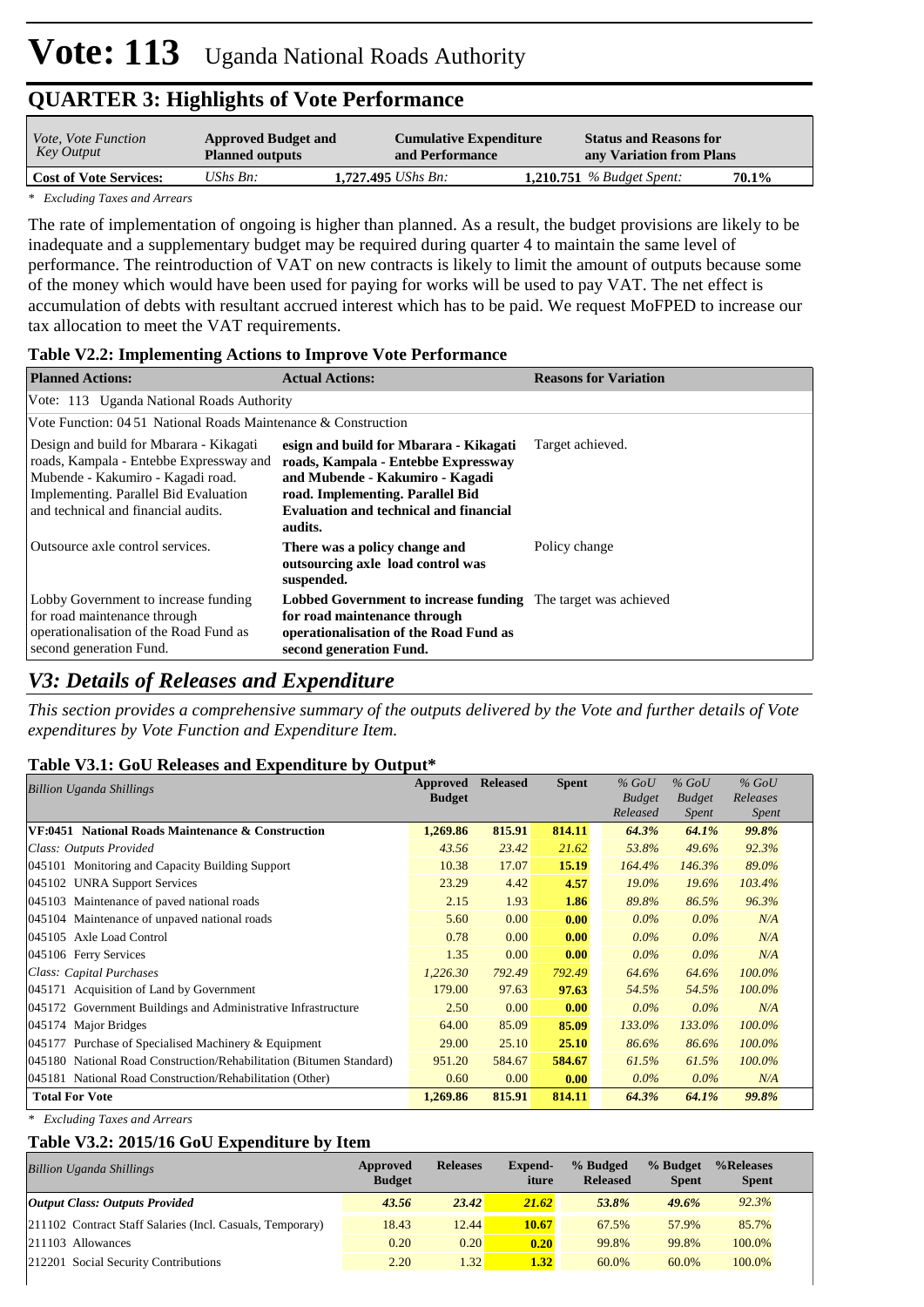| <b>Billion Uganda Shillings</b>                           | <b>Approved</b><br><b>Budget</b> | <b>Releases</b> | <b>Expend-</b><br>iture | % Budged<br><b>Released</b> | % Budget<br><b>Spent</b> | %Releases<br><b>Spent</b> |
|-----------------------------------------------------------|----------------------------------|-----------------|-------------------------|-----------------------------|--------------------------|---------------------------|
| 213001 Medical expenses (To employees)                    | 1.90                             | 0.00            | 0.00                    | 0.0%                        | 0.0%                     | N/A                       |
| 213004 Gratuity Expenses                                  | 2.57                             | 0.71            | 0.69                    | 27.7%                       | 26.9%                    | 97.4%                     |
| 221001 Advertising and Public Relations                   | 0.20                             | 0.20            | 0.20                    | 100.0%                      | 100.0%                   | 100.0%                    |
| 221002 Workshops and Seminars                             | 0.10                             | 0.07            | 0.07                    | 65.4%                       | 65.4%                    | 100.0%                    |
| 221003 Staff Training                                     | 0.95                             | 0.34            | 0.34                    | 36.1%                       | 35.6%                    | 98.6%                     |
| 221005 Hire of Venue (chairs, projector, etc)             | 0.02                             | 0.00            | 0.00                    | 21.8%                       | 21.8%                    | 100.0%                    |
| 221007 Books, Periodicals & Newspapers                    | 0.07                             | 0.01            | 0.01                    | 13.6%                       | 13.6%                    | 100.0%                    |
| 221008 Computer supplies and Information Technology (IT   | 0.78                             | 0.74            | 0.74                    | 95.3%                       | 95.3%                    | 100.0%                    |
| 221009 Welfare and Entertainment                          | 0.25                             | 0.19            | 0.19                    | 75.7%                       | 75.7%                    | 100.0%                    |
| 221011 Printing, Stationery, Photocopying and Binding     | 0.10                             | 0.04            | 0.04                    | 42.2%                       | 42.2%                    | 100.0%                    |
| 221012 Small Office Equipment                             | 0.20                             | 0.10            | 0.10                    | 47.7%                       | 47.7%                    | 100.0%                    |
| 221016 IFMS Recurrent costs                               | 0.07                             | 0.02            | 0.02                    | 33.3%                       | 33.3%                    | 100.0%                    |
| 222001 Telecommunications                                 | 0.10                             | 0.04            | 0.04                    | 43.6%                       | 43.6%                    | 100.0%                    |
| 222002 Postage and Courier                                | 0.03                             | 0.01            | 0.01                    | 25.2%                       | 25.2%                    | 100.0%                    |
| 222003 Information and communications technology (ICT)    | 0.78                             | 0.30            | 0.30                    | 38.9%                       | 38.9%                    | 100.0%                    |
| 223001 Property Expenses                                  | 0.20                             | 0.18            | 0.18                    | 91.3%                       | 91.3%                    | 100.0%                    |
| $223003$ Rent – (Produced Assets) to private entities     | 3.32                             | 3.88            | 3.88                    | 116.9%                      | 116.9%                   | 100.0%                    |
| 223004 Guard and Security services                        | 0.20                             | 0.05            | 0.05                    | 26.1%                       | 26.1%                    | 100.0%                    |
| 223005 Electricity                                        | 0.32                             | 0.18            | 0.18                    | 55.1%                       | 55.1%                    | 100.0%                    |
| 223006 Water                                              | 0.08                             | 0.03            | 0.03                    | 33.3%                       | 33.3%                    | 100.0%                    |
| 224004 Cleaning and Sanitation                            | 0.10                             | 0.06            | 0.06                    | 61.7%                       | 61.7%                    | 100.0%                    |
| 225001 Consultancy Services- Short term                   | 7.62                             | 1.19            | 1.19                    | 15.6%                       | 15.6%                    | 100.0%                    |
| 226002 Licenses                                           | 1.39                             | 0.22            | 0.22                    | 15.8%                       | 15.8%                    | 100.0%                    |
| 227001 Travel inland                                      | 0.30                             | 0.27            | 0.27                    | 89.7%                       | 89.7%                    | 100.0%                    |
| 227002 Travel abroad                                      | 0.15                             | 0.15            | 0.15                    | 99.1%                       | 99.1%                    | 100.0%                    |
| 227004 Fuel, Lubricants and Oils                          | 0.40                             | 0.14            | 0.14                    | 35.8%                       | 35.8%                    | 100.0%                    |
| 228002 Maintenance - Vehicles                             | 0.50                             | 0.33            | 0.33                    | 66.3%                       | 66.3%                    | 100.0%                    |
| 228003 Maintenance – Machinery, Equipment & Furniture     | 0.05                             | 0.01            | 0.01                    | 23.6%                       | 23.6%                    | 100.0%                    |
| <b>Output Class: Capital Purchases</b>                    | 1,227.71                         | 792.49          | 792.49                  | 64.6%                       | 64.6%                    | 100.0%                    |
| 231001 Non Residential buildings (Depreciation)           | 2.50                             | 0.28            | 0.28                    | 11.1%                       | 11.1%                    | 100.0%                    |
| 231003 Roads and bridges (Depreciation)                   | 974.70                           | 647.91          | 647.91                  | 66.5%                       | 66.5%                    | 100.0%                    |
| 231005 Machinery and equipment                            | 29.00                            | 25.10           | 25.10                   | 86.6%                       | 86.6%                    | 100.0%                    |
| 281501 Environment Impact Assessment for Capital Works    | 0.60                             | 0.00            | 0.00                    | 0.0%                        | 0.0%                     | N/A                       |
| 281503 Engineering and Design Studies & Plans for capital | 24.90                            | 13.49           | 13.49                   | 54.2%                       | 54.2%                    | 100.0%                    |
| 281504 Monitoring, Supervision & Appraisal of capital wor | 15.60                            | 8.37            | 8.37                    | 53.6%                       | 53.6%                    | 100.0%                    |
| 311101 Land                                               | 179.00                           | 97.35           | 97.35                   | 54.4%                       | 54.4%                    | 100.0%                    |
| 312204 Taxes on Machinery, Furniture & Vehicles           | 1.41                             | 0.00            | 0.00                    | 0.0%                        | 0.0%                     | N/A                       |
| <b>Grand Total:</b>                                       | 1,271.27                         | 815.91          | 814.11                  | 64.2%                       | 64.0%                    | 99.8%                     |
| <b>Total Excluding Taxes and Arrears:</b>                 | 1,269.86                         | 815.91          | 814.11                  | 64.3%                       | 64.1%                    | 99.8%                     |

## **Table V3.3: GoU Releases and Expenditure by Project and Programme\***

| <b>Billion Uganda Shillings</b> |                                                   | <b>Approved</b><br><b>Budget</b> | <b>Released</b> | <b>Spent</b> | $%$ GoU<br><b>Budget</b><br>Released | $%$ GoU<br><b>Budget</b><br><i>Spent</i> | $%$ GoU<br>Releases<br><i>Spent</i> |
|---------------------------------|---------------------------------------------------|----------------------------------|-----------------|--------------|--------------------------------------|------------------------------------------|-------------------------------------|
|                                 | VF:0451 National Roads Maintenance & Construction | 1,269.86                         | 815.91          | 814.11       | 64.3%                                | 64.1%                                    | 99.8%                               |
|                                 | <b>Recurrent Programmes</b>                       |                                  |                 |              |                                      |                                          |                                     |
| 01                              | Finance and Administration                        | 25.58                            | 22.95           | 21.15        | 89.7%                                | 82.7%                                    | 92.2%                               |
| 02                              | National roads maintenance                        | 10.55                            | 0.00            | 0.00         | $0.0\%$                              | $0.0\%$                                  | N/A                                 |
| 03                              | <b>National Roads Construction</b>                | 0.53                             | 0.00            | 0.00         | $0.0\%$                              | $0.0\%$                                  | N/A                                 |
|                                 | <b>Development Projects</b>                       |                                  |                 |              |                                      |                                          |                                     |
| 0265                            | Upgrade Atiak - Moyo-Afoji (104km)                | 2.00                             | 0.00            | 0.00         | $0.0\%$                              | $0.0\%$                                  | N/A                                 |
| 0267                            | <b>Improvement of Ferry Services</b>              | 27.00                            | 20.38           | 20.38        | 75.5%                                | 75.5%                                    | 100.0%                              |
| 0321                            | Upgrade Fort Portal - Budibugyo - Lamia (104km)   | 10.00                            | 10.00           | 10.00        | $100.0\%$                            | 100.0%                                   | 100.0%                              |
| 0952                            | Design Masaka-Bukakata road                       | 5.00                             | 0.00            | 0.00         | $0.0\%$                              | $0.0\%$                                  | N/A                                 |
| 0953                            | Rehabilitate Kawempe - Luwero - Kafu road (166km) | 17.00                            | 9.19            | 9.19         | 54.1%                                | 54.1%                                    | 100.0%                              |
| 0954                            | Design Muyembe-Moroto - Kotido (290km)            | 60.00                            | 46.55           | 46.55        | 77.6%                                | 77.6%                                    | 100.0%                              |
| 0955                            | Upgrade Nyakahita-Ibanda-Fort Portal (208km)      | 10.00                            | 10.09           | 10.09        | 100.9%                               | 100.9%                                   | 100.0%                              |
| 0957                            | Design the New Nile Bridge at Jinja               | 16.00                            | 5.20            | 5.20         | 32.5%                                | 32.5%                                    | 100.0%                              |
| 1031                            | Upgrade Gulu - Atiak - Bibia/ Nimule (104km)      | 5.00                             | 3.49            | 3.49         | 69.8%                                | 69.8%                                    | 100.0%                              |
| 1032                            | Upgrade Vurra - Arua - Koboko - Oraba (92km)      | 5.00                             | 2.84            | 2.84         | 56.7%                                | 56.7%                                    | 100.0%                              |
| 1033                            | Design Hoima - Kaiso - Tonya (85km)               | 80.00                            | 61.89           | 61.89        | 77.4%                                | 77.4%                                    | 100.0%                              |